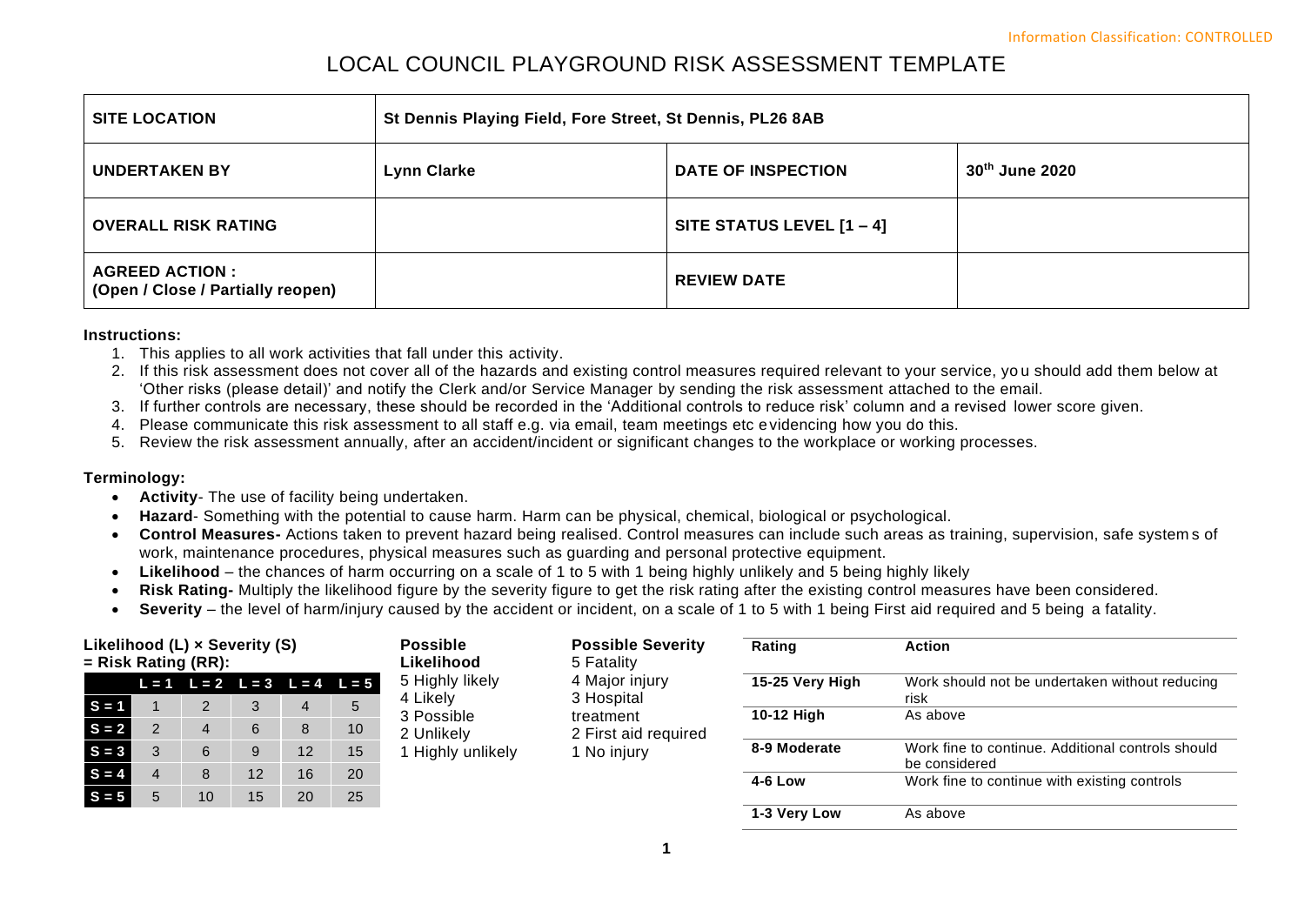## **STAGE 1 : RISK ASSESSMENT**

| <b>Nature of</b><br>hazard or issue<br>increasing risk                                                                                               | Persons at<br>direct risk                                                            | Likelihood x<br>Severity =<br><b>Risk Rating</b> |   |    | <b>Recommended Control Measures (if RR</b><br>> 6                                                                                                                                    | Potential additional controls to reduce risk,<br>where reasonably practical (if $RR > 10$ )                                                                                                                             |  |  |
|------------------------------------------------------------------------------------------------------------------------------------------------------|--------------------------------------------------------------------------------------|--------------------------------------------------|---|----|--------------------------------------------------------------------------------------------------------------------------------------------------------------------------------------|-------------------------------------------------------------------------------------------------------------------------------------------------------------------------------------------------------------------------|--|--|
| of transmission                                                                                                                                      |                                                                                      | <b>RR</b><br>S                                   |   |    |                                                                                                                                                                                      |                                                                                                                                                                                                                         |  |  |
| <b>Potential</b><br>overcrowding on<br>equipment                                                                                                     | Children and<br>those<br>supervising.                                                | 4                                                | 3 | 12 | Signs to advise public to avoid when busy.<br>Signs requiring queuing for equipment,<br>parent/carer supervision and social<br>distancing.<br>Promote feedback & incident reporting. | Consider ground-markings, one- way flow of play and<br>additional signs promoting social distancing.<br>Signs regularly checked.<br>Monitor and re-close facility, if issue considered<br>excessive and uncontrollable. |  |  |
| Virus left on<br>surfaces such as<br>gate latches,<br>tables or seating<br>used by adults &<br>families                                              | Visitors using<br>and members<br>of their<br>household.<br>Maintenance<br>operatives | 4                                                | 3 | 12 | Signs requesting handwashing & hand<br>sanitation before entering and on leaving.<br>No eating, drinking or smoking.                                                                 | Signs regularly checked.<br>Consider provision of hand-sanitiser.<br>Consider removal of latches, gates, furniture or<br>preventing use with tape, mesh and/or signage.                                                 |  |  |
| Virus left on<br>surfaces within<br>enclosed units<br>where may<br>survive for<br>longer periods -<br>e.g. tube slides,<br>tunnels and<br>playhouses | Children and<br>assisting carers                                                     | 4                                                | 3 | 12 | Signs to parents/carers to encourage that<br>these be avoided.<br>Signs requesting handwashing & hand<br>sanitation before entering and on leaving.<br>No eating.                    | Signs regularly checked.<br>Consider regular disinfection or preventing use with<br>tape, mesh and/or signage.<br>Consider provision of hand-sanitiser.                                                                 |  |  |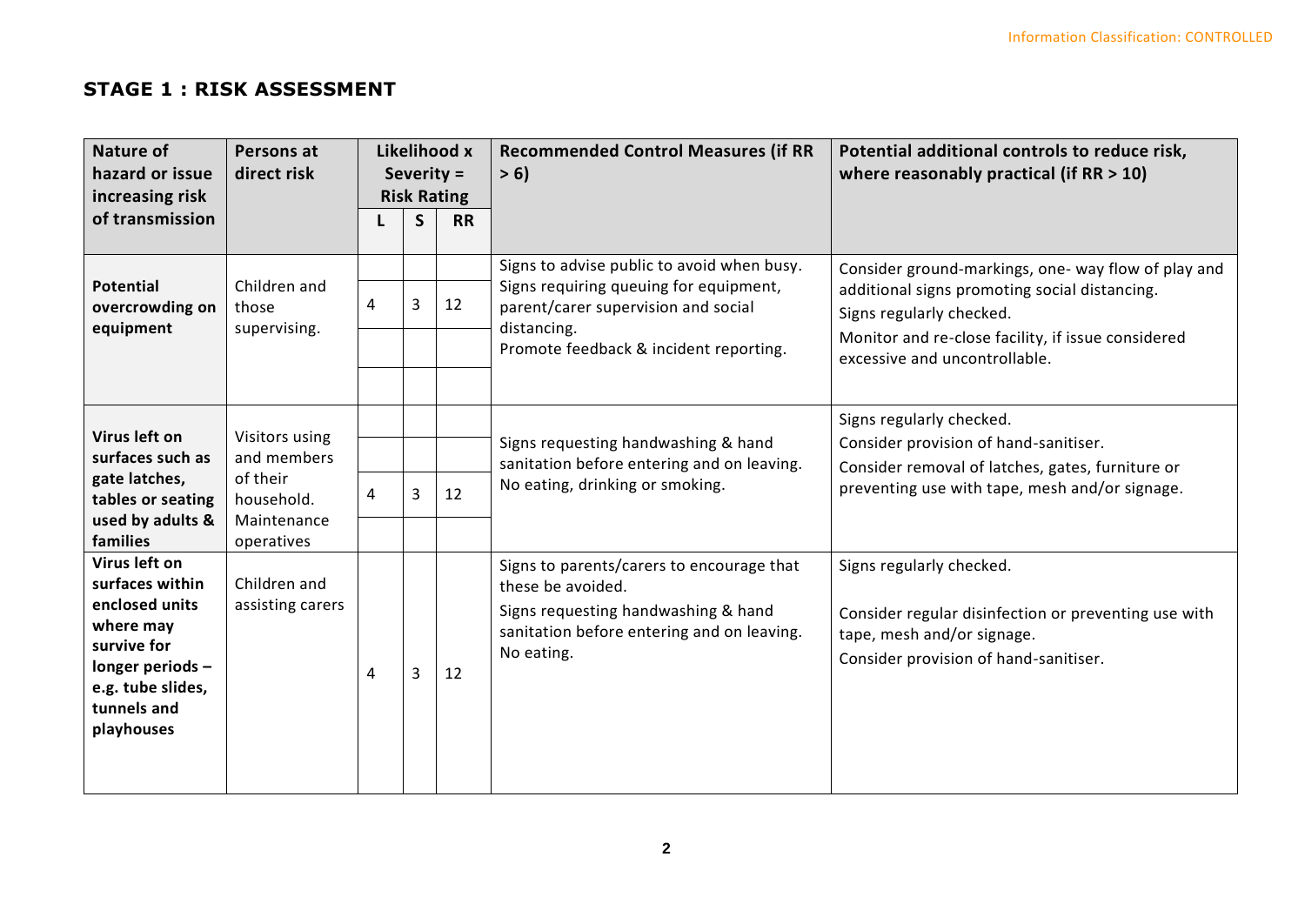| Children<br>(infectious)<br>shouting close to<br>people outside<br>of support<br>bubble<br>(increasing<br>respiratory<br>droplets) | All visitors.<br>Maintenance<br>operatives. | 3                            | 3 | 9                               | Signs to parents/carers to discourage<br>shouting.<br>Signs to advise public to avoid when busy.<br>Signs requiring queuing for equipment,<br>parent/carer supervision and social<br>distancing. | Signs regularly checked.<br>Monitor and re-close facility, if issue considered<br>excessive and uncontrollable. |  |  |
|------------------------------------------------------------------------------------------------------------------------------------|---------------------------------------------|------------------------------|---|---------------------------------|--------------------------------------------------------------------------------------------------------------------------------------------------------------------------------------------------|-----------------------------------------------------------------------------------------------------------------|--|--|
| <b>Nature of</b><br>hazard or issue                                                                                                | Persons at<br>risk                          | Likelihood x<br>Severity $=$ |   |                                 | <b>Recommended Control Measures (if RR</b><br>> 6                                                                                                                                                | Potential additional controls to reduce risk,<br>where reasonably practical (if $RR > 10$ )                     |  |  |
| increasing risk                                                                                                                    |                                             |                              |   |                                 |                                                                                                                                                                                                  |                                                                                                                 |  |  |
| of transmission                                                                                                                    |                                             |                              | S | <b>Risk Rating</b><br><b>RR</b> |                                                                                                                                                                                                  |                                                                                                                 |  |  |
| [Other Insert]                                                                                                                     |                                             |                              |   |                                 |                                                                                                                                                                                                  |                                                                                                                 |  |  |

**Notes** :Government reopened playgrounds on July 4<sup>th</sup>, 2020 and existing control measures have been reviewed and amended. During the drafting process we have carefully considered points raised in colleagues' feedback and have consulted the government guidance below.

NOTE : You are very unlikely to be infected by walking past another person. Public Health England (PHE) recommends trying to keep 2 metres away from people, where possible, as a precaution. However, this is not a rule and the science is complex. The key thing is not to be too close to people for more than a short amount of time, as much as you can.

### **Resources consulted**

<https://www.gov.uk/guidance/safer-public-places-urban-centres-and-green-spaces-covid-19> <https://www.gov.uk/guidance/working-safely-during-coronavirus-covid-19/construction-and-other-outdoor-work#outdoors-5-3>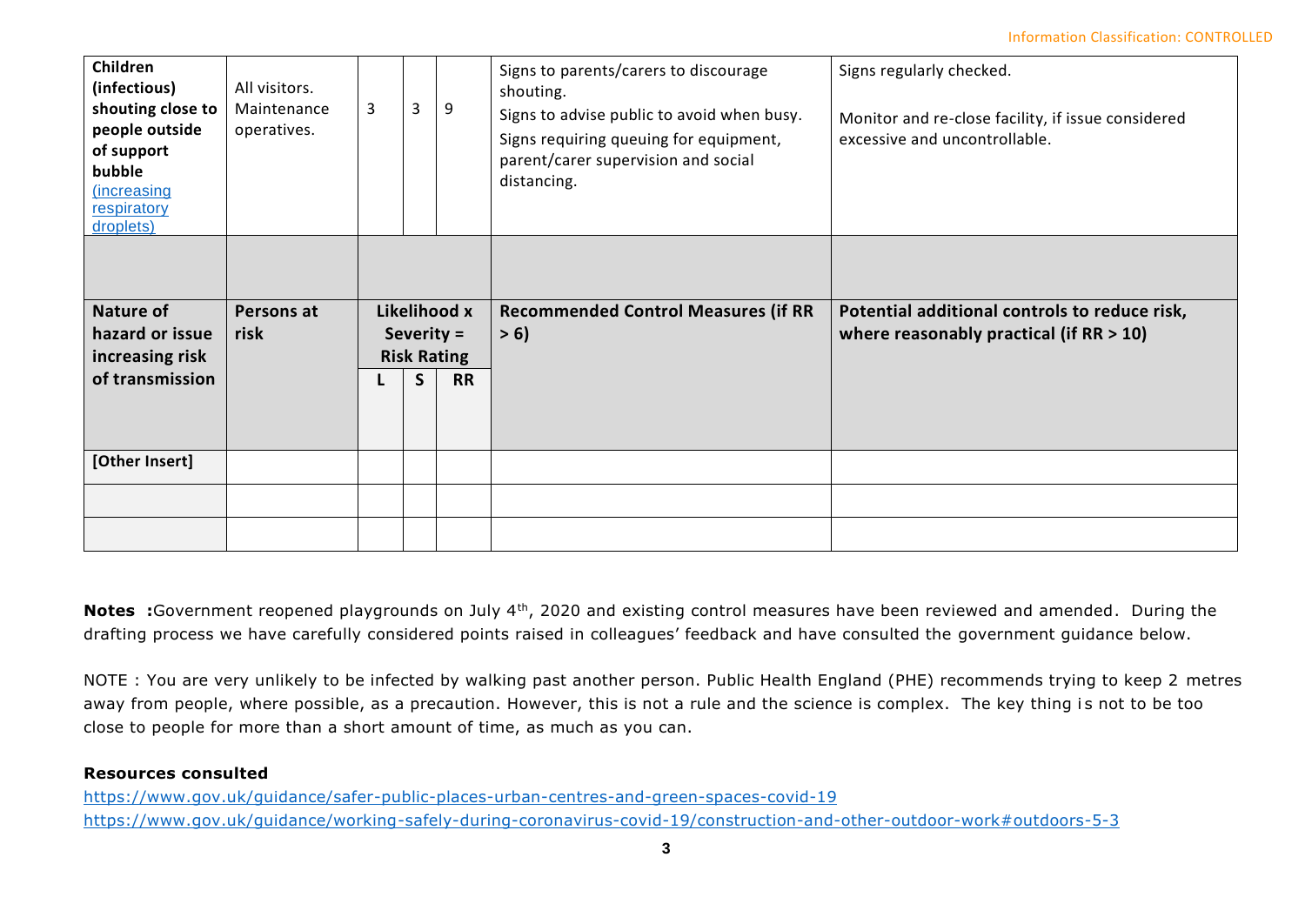### **ADDITIONAL CONTROL MEASURES – POSSIBLE SOLUTIONS**

The Risk Assessment will have identified areas of concern which must be addressed in order to operate the play area safely. The Action Plan is the statement of measures put in place to address and reduce the risks. The list below identifies actions which may suitable for managing the risks identified in your play areas. Record these additional measures in your action plan – template below.

Some of the actions will be associated with reopening the play areas, other actions are about the management of the space and the people using them in the long term.

### **\*\*\*\* WARNING : THE LIST BELOW IS NOT EXHAUSTIVE \*\*\*\***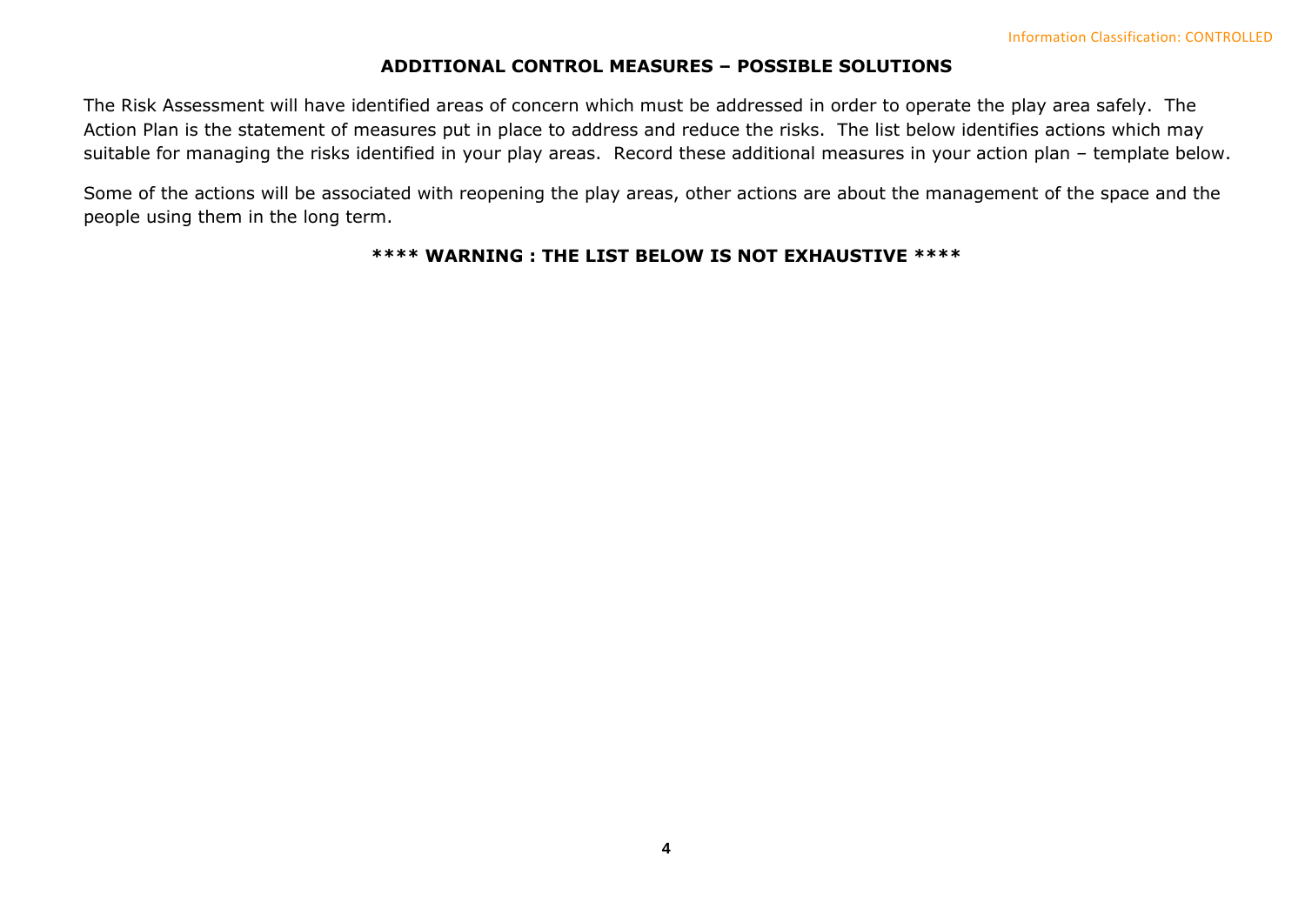| PLAYGROUND COVID-19 ACTION PLAN - ADDITIONAL PRECAUTIONS |                                                                                                                                            |                    |                                              |      |  |  |  |  |
|----------------------------------------------------------|--------------------------------------------------------------------------------------------------------------------------------------------|--------------------|----------------------------------------------|------|--|--|--|--|
|                                                          |                                                                                                                                            |                    |                                              |      |  |  |  |  |
| DATE: 30/06/20                                           | <b>SITE: Playing Field Fore Street St Dennis</b>                                                                                           | <b>AGREED</b>      |                                              |      |  |  |  |  |
|                                                          |                                                                                                                                            |                    |                                              |      |  |  |  |  |
|                                                          | What additional precautions do you need to take to<br>eliminate or reduce the Covid-19 risks to least<br>Medium or ideally Low Risk Rating | Who                | When                                         | Done |  |  |  |  |
| Play Area                                                | Normal Risk inspections to be undertaken.                                                                                                  | Casual<br>Worker   | Prior to opening                             |      |  |  |  |  |
|                                                          | Re-configuring of seating arrangements and<br>quidance notices.                                                                            |                    | Prior to opening                             |      |  |  |  |  |
|                                                          | Assessment of tunnel type play equipment.                                                                                                  | Staff &<br>Cllr's  | Prior to opening                             |      |  |  |  |  |
|                                                          | Signage to show Separate entry and exit gates.                                                                                             | <b>Staff</b>       |                                              |      |  |  |  |  |
| Social Distancing                                        | Strong signage to educate users                                                                                                            | Staff/ Cllrs       | Prior to opening<br>Daily Mon - Fri          |      |  |  |  |  |
|                                                          | Regular site inspections for signage                                                                                                       | <b>Staff</b>       |                                              |      |  |  |  |  |
|                                                          | Guidance on the maximum number of people within<br>the play area.                                                                          | <b>Staff</b>       | Signage to be<br>erected prior to<br>opening |      |  |  |  |  |
|                                                          | Guidance on the maximum number of children on a<br>piece of equipment.                                                                     | <b>Staff</b>       | Signage to be<br>erected prior to<br>opening |      |  |  |  |  |
|                                                          | Markings on the ground at least 2m spacing to<br>ensure social distance queuing.                                                           | Staff/ Cllrs       | Prior to opening                             |      |  |  |  |  |
|                                                          | Ensure queuing will not interfere with those using<br>the play equipment beyond.                                                           | <b>Staff Cllrs</b> | Prior to opening                             |      |  |  |  |  |
|                                                          |                                                                                                                                            |                    |                                              |      |  |  |  |  |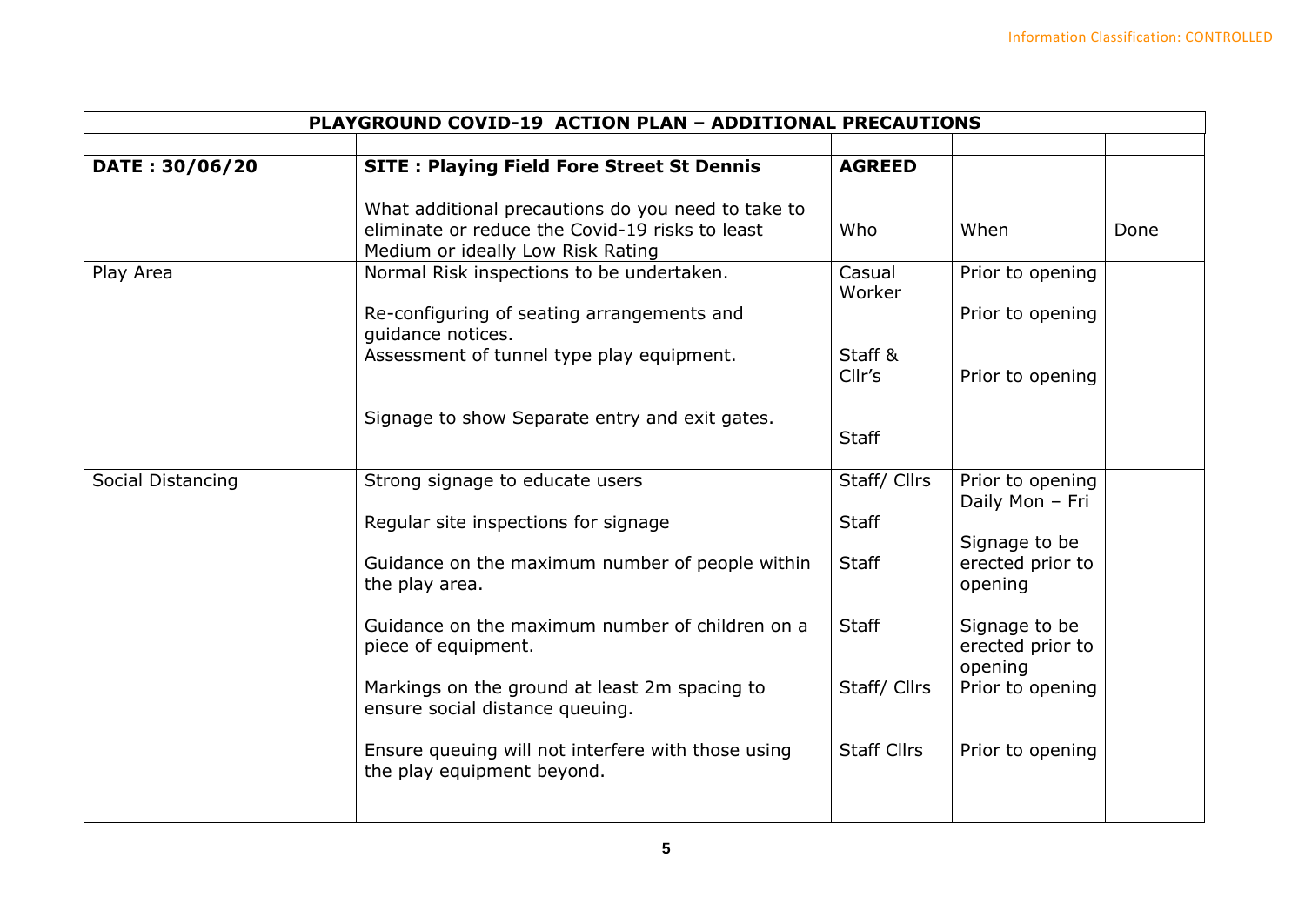Information Classification: CONTROLLED

|                           | Installation of a one-way system to enter and leave<br>the playing field and play area.                                                                  | Staff/ Cllrs           | Prior to opening<br>to be checked<br>daily Mon - Fri |
|---------------------------|----------------------------------------------------------------------------------------------------------------------------------------------------------|------------------------|------------------------------------------------------|
|                           | Taping of seats to encourage social distancing.                                                                                                          | Staff/ Cllrs           | Prior to opening                                     |
|                           | Notice to show the facility will be closed during any<br>maintenance work.                                                                               | Staff / Cllrs          | Prior to opening                                     |
| Public hygiene            | Strong signage to educate users                                                                                                                          | Staff/ Cllrs           | Prior to opening                                     |
|                           | Regular site inspections for signage                                                                                                                     | Staff/ Cllrs           | Mon - Fri                                            |
|                           | Using signs and posters to build awareness of:<br>Good hand washing procedures<br>Avoid touching your face<br>Cough or sneeze into your arm<br>$\bullet$ | Staff/ Cllrs           | Prior to opening                                     |
|                           | Setting clear guidance on the use of the Playing Field                                                                                                   | Staff/ Cllrs           | Prior to opening                                     |
|                           | Setting clear guidance for the inspection of the play<br>areas to ensure they are kept clean and can be used<br>safely.                                  | Clerk/Cllrs            | Prior to opening                                     |
|                           | Reinforce the need for social distancing                                                                                                                 | Staff/Cllrs/P<br>ublic | At all times                                         |
| Cleaning of hard surfaces | Strong signage to educate users                                                                                                                          | Staff/Cllrs            | Prior to opening                                     |
|                           | Regular site inspections of signage                                                                                                                      | <b>Staff</b>           | Mon - Fri                                            |
|                           | Promotion of the importance of keeping equipment<br>clean from bodily fluids                                                                             | Staff/ Cllrs           | At all times                                         |
|                           | Contact details for reporting incidents<br>Encouraging users to bring their own cleaning<br>materials and to take their litter home.                     | Staff/Cllrs            | Prior to opening                                     |